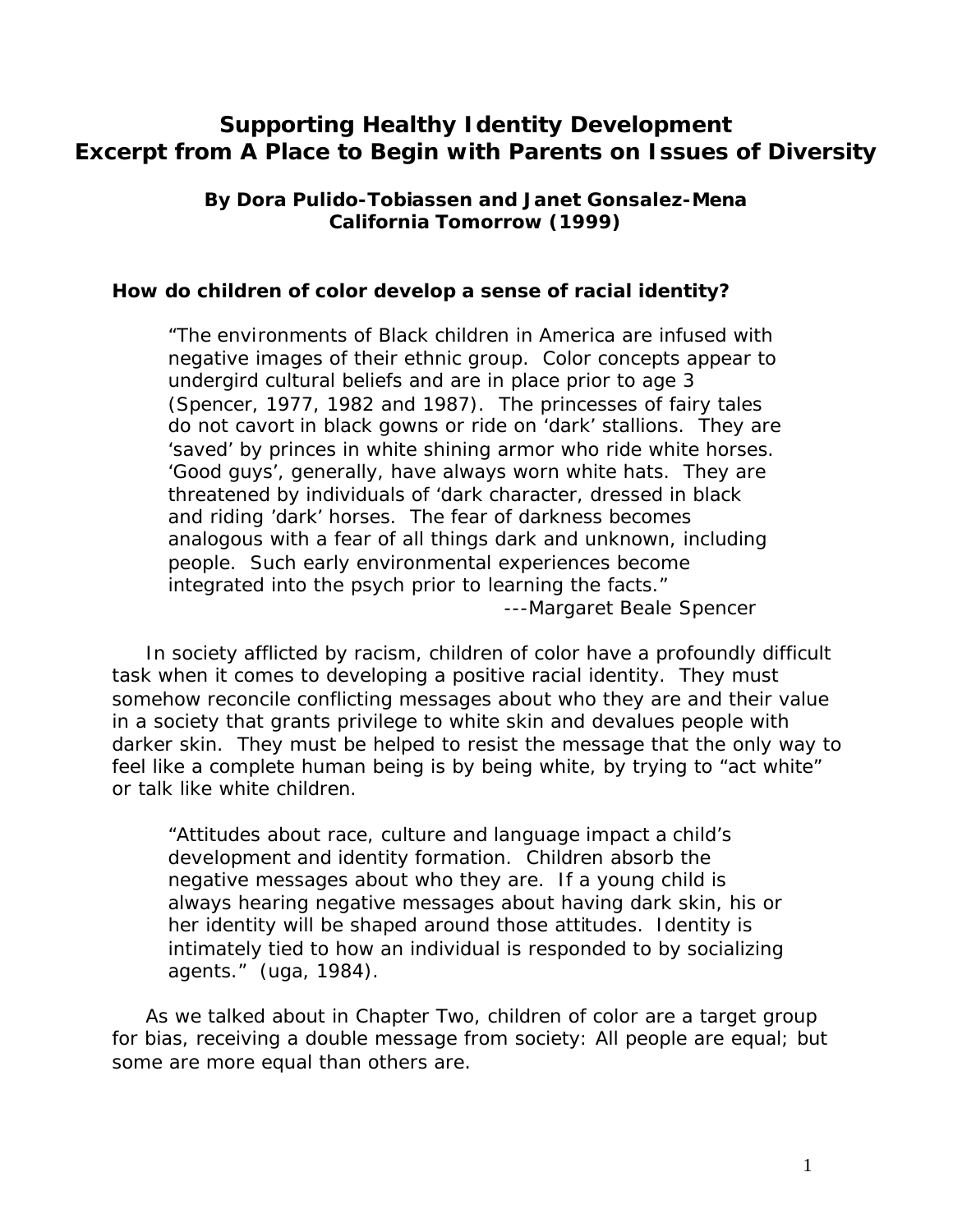If children of color are not supported in positive identity formation, they can easily incorporate racist messages unconsciously into their view of self and others. As they experience others thinking less of them, they can begin to think less of themselves and their families. This "internalized oppression" becomes a part of identity, which limits potential and puts the brakes on the future, cutting down on options and possibilities. Self-identity takes a negative twist as children accept the view that they may get from society that their people are "less than."

 As children come to understand that they, the people they love and their ways of doing things are feared, hated or devalued, they can become frightened. Here is a story told by the mother of a three-year-old Mexican girl whose family worked in Northern California. They were living in the United States without papers to reside here legally. The girl often heard adults in her family worry that immigration agents would raid their workplaces or homes. Often, she saw television images of people who looked like her parents being chased and arrested. Her mother reported sadly, "Whenever my daughter sees a white van anywhere, even though it is just someone's van, she says, *'Mami, La Migra* (Immigration), get down!'-- and she goes to her little chair and gets underneath because she is afraid. She is so little, three-and-a-half. I try to tell her not to be afraid. But from the tension that she feels in us, she feels afraid." This little girl is living in fear. She is learning about her world, taking in the ugly reality that it isn't a welcoming place for people like her.

 It takes extra work for families to help a child feel safe, to learn to avoid oppressive situations, to know when it is and isn't safe to be visible for who they are. Parents face a delicate balance between trying to protect their children enough about the dangers to learn survival skills. As difficult as this is, it is also an opportunity for children to take in the resiliency and courage of their family. People who work with parents can greatly help by understanding that families are up against these kinds of challenges---and by offering support as they work through them.

 Children of color take different paths in identity formation (Derman-Sparks, Daniel Tatum):

1. Whether trying to be like those who are accepted, or making a strategic choice for safety, children of color who take on the speech, dress, and behaviors of whites---and distance themselves from the speech, dress, and behaviors of their own families and community---painfully deny part of their own identity. In the early years the child may not be doing this deliberately---as can happen later. But rejecting one's home language and refusing to speak anything but English is a start in this direction of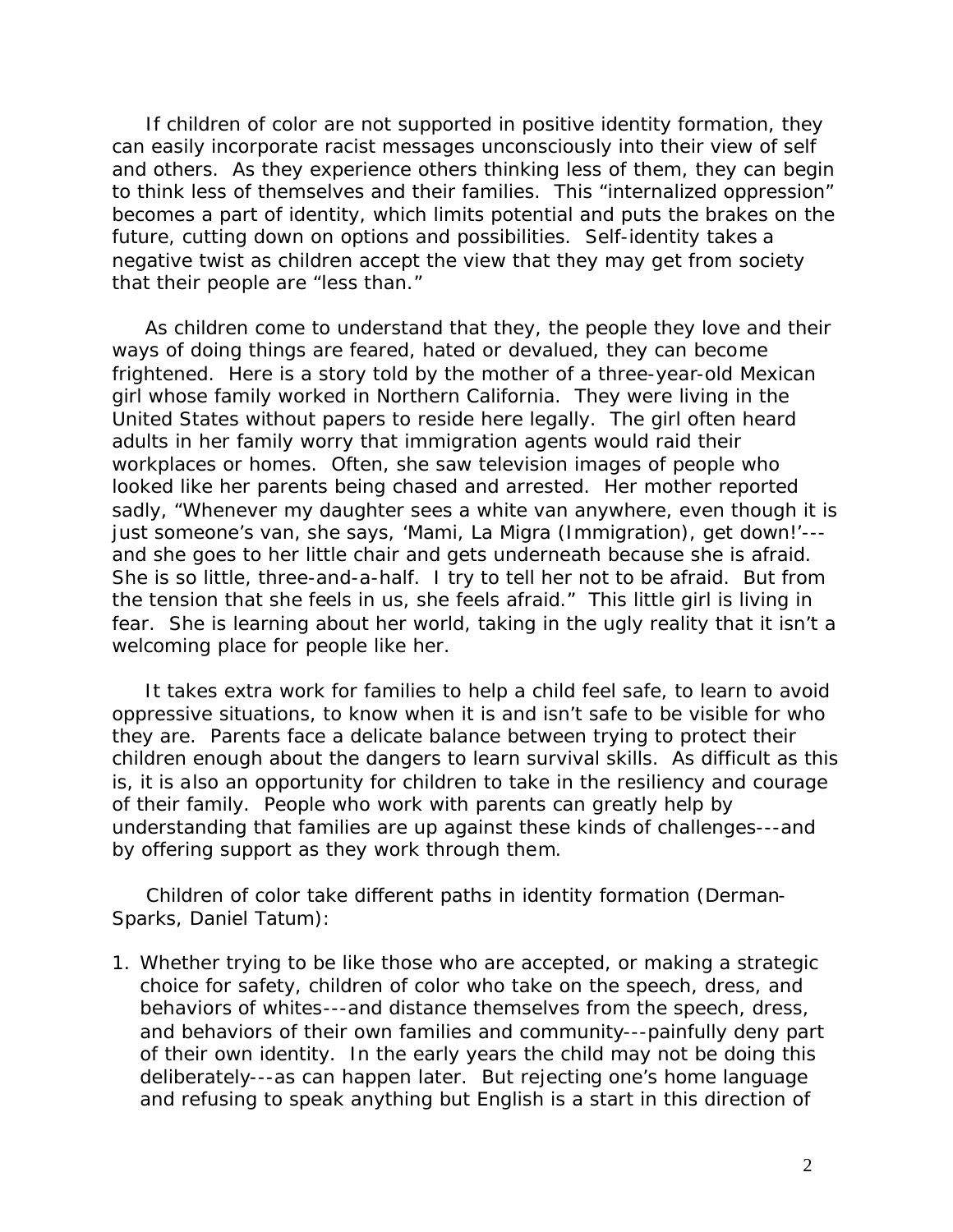taking on a new identity that is more in line with the dominant culture. Choosing white dolls over dark-skinned dolls may be an early sign of the child rejecting her own identity in favor of a whiter one. Children who take this approach to identity formation may end up feeling like outsiders in their own group---even within their own family. Being an outsider is a lonely position, especially if the group they're trying to imitate won't allow them in. Even if it does, being cut off from one's people can cause pain.

- 2. Some children of color don't absorb negative messages to the same degree, but instead learn strategies to fight both internal and external oppression. It might not happen at first, but eventually some children resist negative judgments about themselves and their people. They oppose the dominant culture's negative view of them. They come to see and understand the oppression of their people and fight against it. These children are often in environments in which adults work actively to build self-esteem in their children, who stand up against the behaviors of others that undermine their culture, language and ways of being.
- 3. A third way children handle the discrepant value messages that they receive is to dismiss all thoughts of race and racism and avoid all discussions about these subjects. These children are often in environments in which adults do the same thing. The observe inequitable treatment and racial slurs being ignored because adults don't want to believe that the children notice color, let alone use it against anyone. The adults seem to believe that if they don't mention it, children won't notice. But children DO notice, and what they learn is that adults are afraid to acknowledge or react actively to those messages and experiences. Adults with this attitude don't seem to realize that denial isn't good for healthy emotional development or identity development.

#### *How do biracial children develop a sense of identity?*

 Trying to understand race and racial categories takes on another layer of complexity when the child and each parent all look different form one another. Children from parents of different racial backgrounds---biracial or multiracial children---develop their racial self-identity in a unique context. Biracial children have a better chance of growing up in an environment where a range of skins colors and physical characteristics are "normal" at home, where they accept the love between people who look different as a fact of life. They have access, within the safety of their own family, to different racial experiences. But despite this home advantage (which of course cannot by any means be guaranteed; they may be adopted into a family of one race, their parents may be separated, etc.) it is often not so easy for the biracial child out in the world. First, a biracial child is affected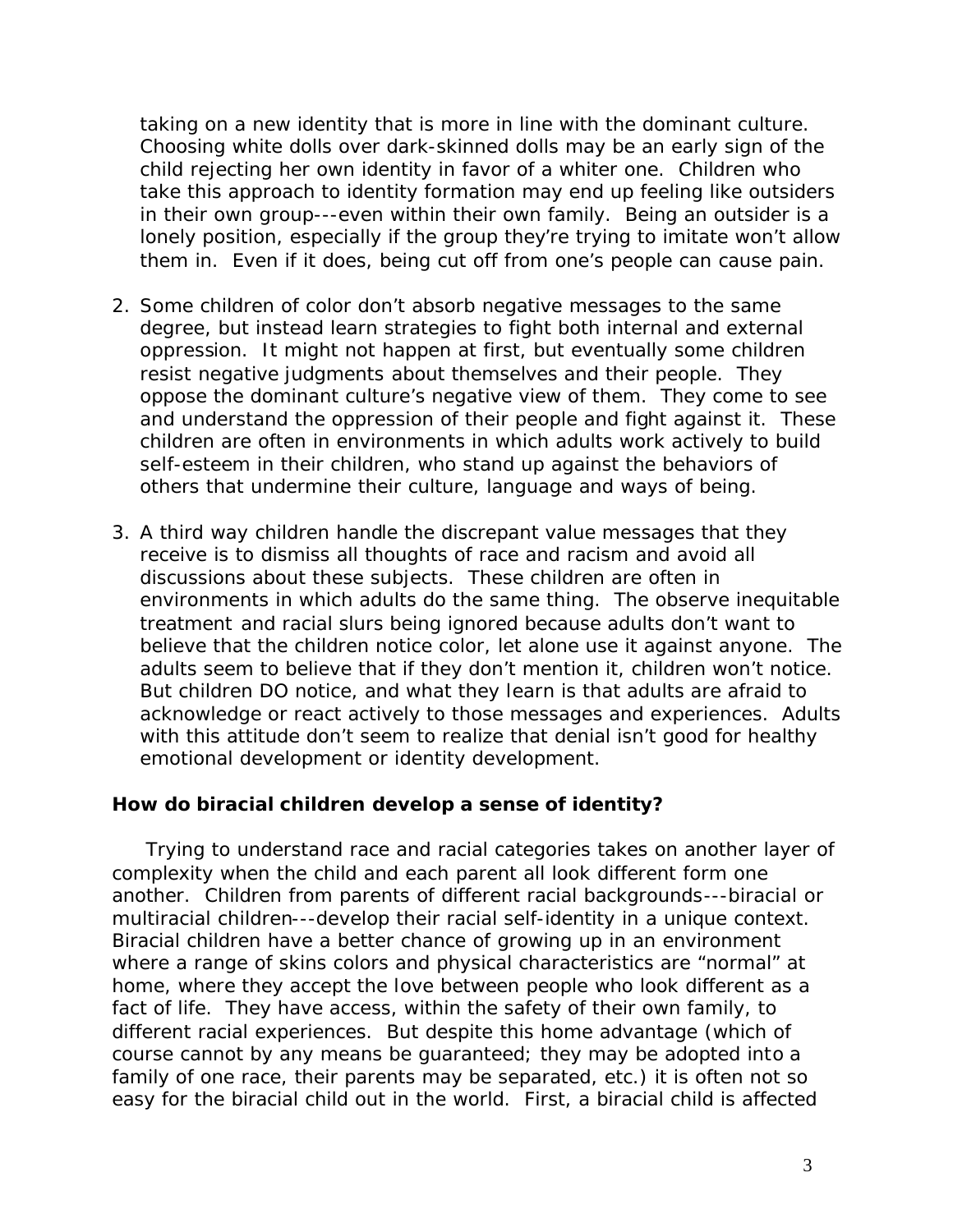by racism in the same manner as all children of color. Yet the child's development of group identification presents and additional challenge, as our common application of racial categories does not easily allow for a child who is not "one" or "the other" but "both" or "many." Often, the biracial child will look different from all the other children in the child care program.

 The mother of a biracial daughter (African American and European American) said, "I want my daughter to be proud of her uniqueness. I want her to understand as much as she can about the different cultures that are brought together in her family and then take that out into the world and value the differences of the kids around her. I want her to know that we are lucky to live in a world where there are different people of different colors and family traditions that we can learn from."

 The growing population of biracial and multiracial families can be perhaps the most evidenced in today's child care settings. But in a society that categorizes people by race, some biracial families express fears that their children will be misunderstood or discriminated against because they do not easily fit into one racial group or another. They fear that their child will be alone in a culture that has distinct places for people of different races. These parents hope that their child care program will play a strong role in helping their children to develop a positive biracial identity---to feel their feet planted in both racial realities.

## *How can children who are adopted into a different racial group than their own---"transracially adopted"---be helped to develop a positive sense of identity?*

 It is important to try to connect the child with his or her group---whether it be a racial, ethnic, cultural or community group---in ways that promote a positive feeling about the aspects of the identity that are different from the parents. Books help, too, as children are exposed to their own racial group and picture of children who look like them. Some adoptive parents are able to find other parents who have adopted across racial lines. Creating a social network of other families in the same situation lets children know that their family isn't the only one in which the children don't look like the parents.

 One of the advantages of cross-racial adoption is that, tempted as some parents are to keep adoption a secret, this in not an option when the child does not resemble them. That puts adoption out in the open and makes it a matter of fact, instead of something shameful to hide. It's important for all children to know that not only do families come in many forms, but that children arrive in families other ways besides being born into them. Discussions of adoption and fostering have to be handled delicately and with